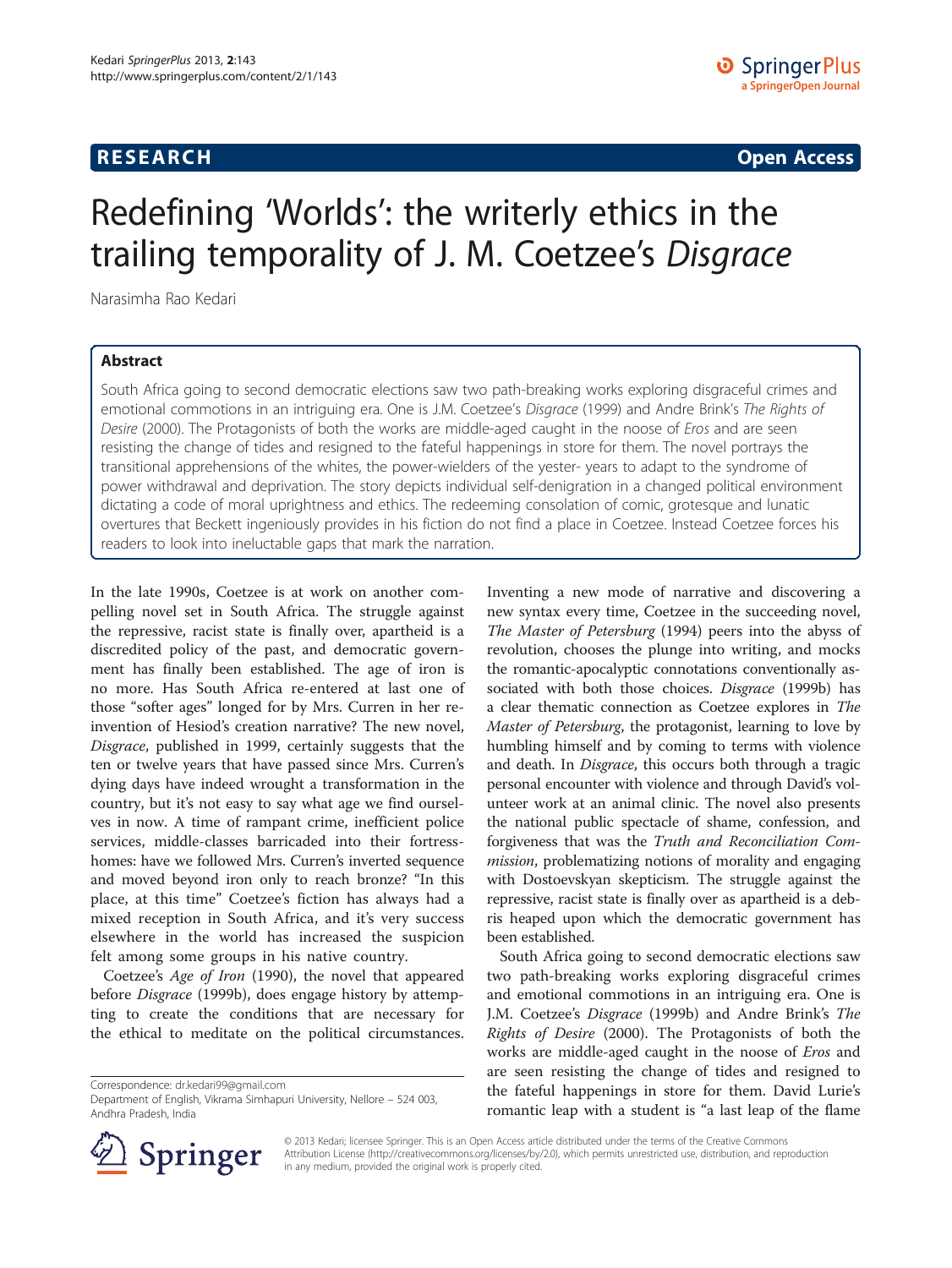of sense before it goes out" (27). Disgrace presents a study of Individual's closely guarded quarters encroached upon by the political outcomes. It explores the conflict between desire and love, and public disgrace and individual grace.

It portrays the transitional apprehensions of the whites, the power-wielders of the yester- years to adapt to the syndrome of power withdrawal and deprivation. The story depicts individual self-denigration in a changed political environment dictating a code of moral uprightness and ethics. It delineates the tragic outcomes of sexual deviance enslaved by sensual indulgences and imposing sexual brutality as an invincible weapon for taking control of a hapless woman who resolves to make her own life thereby enlivening the relations and confrontations of the communities dictated by history.

In the novel's opening movement, the protagonist, David Lurie, loses the cautious balance he has maintained, under the new regime, as a Professor in the Communications Department of a large university. Disgracing himself through an affair with a female student, Melanie Issacs, Lurie loses his job and finds himself adrift in a society variously hostile, inscrutable and unpredictable South Africa. Lurie is broadly representative of an older social order and the officially defunct South Africa of Afrikaner dominance, statutory racial oppression and the uneasy pleasures of the white privilege. A sort of truncated Bildungsroman, Disgrace demonstrates Lurie's confrontation with change. This confrontation is precipitated early through the text's striking of a note of complacent equipoise, followed by loss and a contrasting note of desperation. Lurie finds "entirely satisfactory" his weekly arrangement with the prostitute Soraya. His Thursday interludes of "luxe et volupte" (1) in Green Point flat offer him the combination of sensuality and utilitarian order that his 'temperament' requires. Sex, for Lurie, is somewhat theoretical - a problem that he feels has solved "rather well" (1). His uxorious but uncommitted feelings for Soraya are disturbed, when he sees her shopping in town with her sons. The unpredictably of the quotidian breaks into their enclave and she refuses to see him again. Thrown off balance, Lurie exists for a while "in an anxious flurry of promiscuity" (7). His amorous powers suddenly departed, he albeit stalks the enigmatic Melanie and their affair further perturbs his sexual confidence. Expelled from the University after Melanie files a complaint against him, Lurie finds his assumptions about sex – as controllable and governed basically by the principles of the hunt – challenged.

After the seduction of Melanie has come to an unholy end, Lurie, now the unceremonious figure of an official harassment enquiry dines with his former wife. She curtly tells David,

Don't expect sympathy from me, David," she warns him, "and don't expect sympathy from anyone else either. No sympathy, no mercy, not in his day and days." (44)

Perhaps these lines echo the process of dehumanization and the demands of rationalization. Coetzee articulates the change of times through sexuality which becomes a kind of flexible but ambiguous trope for the wider historical changes he registers. Forced to resign from the university, Lurie seeks refuge with his daughter Lucy on a smallholding in the Eastern Province, where she grows flowers and vegetables for the market in nearby Grahmstown and runs dog kennels. Here Lurie meets Petrus, the African who assists Lucy and who along with Lucy owns the property. Petrus shares his concern with David about Lucy's isolated life. "it is dangerous,... . Everything is dangerous today," (64). The times reflect not just those who are bare of privileges but who in true sense experience the deprivation as such. Petrus, however, remains almost entirely inscrutable, and merely could be giving polite assent to Lurie's comment; as so often in Coetzee's fiction, the racially or socially privileged character can gain virtually no understanding of the inner world of the other who has been excluded from such privilege.

Lurie is given the chance of getting a reprieve from the disgraceful act on his complying with the committee's demands of the probe into Melanie's issue accepting and confessing in the public and his preparedness for the counseling. Lurie is resistant to these demands since he is averse to the newly-asserted institutional rights and newly-emergent collective mores that relegate him to submission. "These are puritanical times," he says, "Private life is public business," (66). He explains to Lucy the he can't mount a public defense of his actions, "The case you want me to make is a case that no longer be made *basta*, not in our day." (89). This shift is not a consequence of the apartheid but the dynamics happening tossed in the global milieu. The disciplinary committee charged with punishing Lurie for his sexual affair requires him to publicly concede in a confessional statement that triggers polarizing resonances. The disciplinary committee attaches the label of human rights violation to Lurie's affair which falls in line the Truth and Reconciliation Commission's (TRC) resolve to amplify standard categorization of human rights offenses to include crimes that were not covered by former truth commission. TRC has broadened its definition by condemning "severe ill treatment" apart from "killings, disappearances and tortures" that is stated by Andrew Rigby ([2001](#page-8-0)) in Justice and Reconciliation: After the Violence. He further declares – a potentially vague and amorphous description that unsurprisingly spawned heated criticism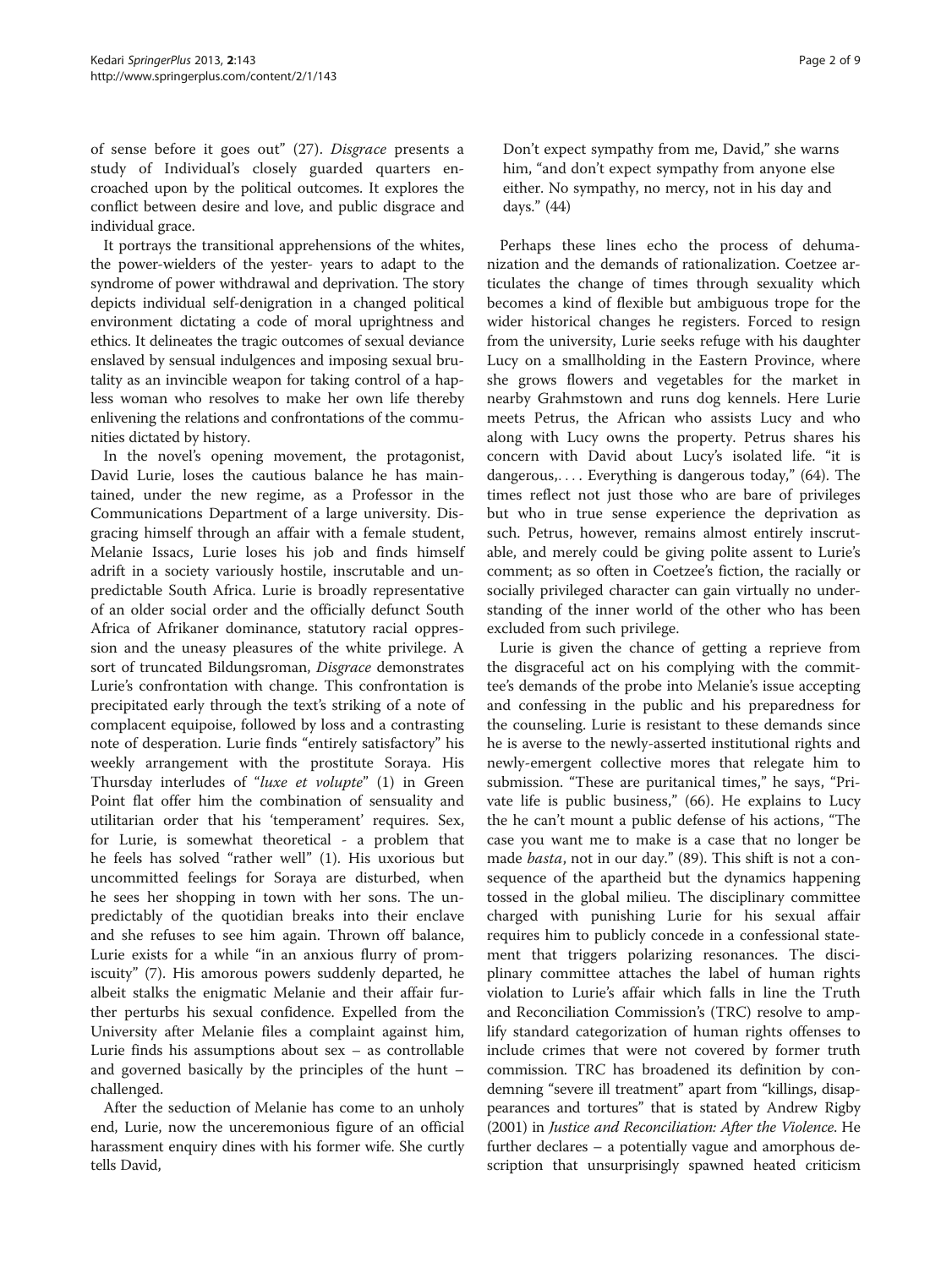within South Africa (90) that can also be found in Michael Ignatieff's [\(2001\)](#page-7-0) "Human Rights as Politics and Idolatory." Lurie's own assault and his vicarious experience of violation through Lucy's rape instigate Lurie's reversal in his attitudes toward the law. In lieu of his earlier disparagement of legal redress, after becoming the object of crime, Lurie seeks not only retribution but also the symbolic verification offered by the law. Lurie's unstable behavior stages a quasi-theoretical debate about law's abiding to its framed 'principles' in an emerging social and political transformation. In a recent essay on the intellectual in South Africa, Coetzee [\(1999a\)](#page-7-0) in "Critic & Citizen: A Response" muses on

... . . a process of intellectual colonization going on today that... . originates in the culture factories of the United States, and can be detected in the most intimate corners of our lives, or if not in our own then in our students' lives. (111)

Much of the early section of the novel reads like a satire that is unlikely of Coetzee poised to claim relevance with his situation as Professor of Literature in the University of Cape Town. The mood begins to shift and becomes solemn when Lurie reaches the Eastern Cape to his daughter's small land holding. It initially appears as a retreat from the complexities of life in post-colonial South Africa. Though separated from the increasingly urban life of contemporary South Africa, the countryside forms a theoretical blank slate upon which a new culture is to be formed. The action that happens on Lucy's tiny strip of land is thus the drama of South African future. It gets transformed when one day the strip of land is attacked by two men and a boy, all black. They shot down the dogs in the kennels, burnt Lurie and stole his car and the worst of all Lucy is gang-raped.

This event turns the novel more solemn and darker. Lurie's shock affects his sense of being possessed by angry sarcasm that reflects in his changed moral views and his perception of social landscape. This changed phenomenon which calls for the propriety of instantly attributing the events to the author's dissolution is also not completely dispossessed of the direct references in the changed political scenario. A risk that one owns of possessing anything,

... . a car, a pair of shoes, a packet of cigarettes. Not enough to go around, not enough cars, shoes, cigarettes. Too many people, too few things. What there is must go into circulation, so that everyone can have a chance to be happy for a day... . That is how one must see life in this country: in its schematic aspect. Otherwise one would go mad. Cars, shoes;

women too. There must be some niche in the system for women and what happens to them. (98)

It is in the aftermath of this attack Coetzee's examination of whiteness gains a caesura in history as a social identity in South Africa. In the aftermath of the fire that ravages Lurie's face and head, Coetzee writes in Disgrace,

Save for a patch over one ear, he seems to have no hair, his whole scalp is tender. Everything is tender, Everything is burned. Burned, burnt (97)

The fire that marks Coetzee's most straightforward attack on the character he criticizes throughout also announces the passage into a new kind of 'post-ness', to borrow the term Atwell uses to describe the effect of the perfective, one in which Lurie will face an irreversible decline. The three intruders being black and shown in negative light has become the object of controversy. Lurie is a typical white South African that grew up with apartheid – he was just born after three years after Nationalist Government won power. He possesses the liberal views claiming of his intellectual allegiance to the English speaking white population. He is restless to bring the culprits to law falling oblivious to his own sexual crime. Lucy, in contrast has a different attitude not entertaining any initiative to bring charges against the man who molested her. She says,

What happened to me is purely private matter. In another time, in another place it might be held to be a public matter. But in this place, at this time, it is not. It is my business, mine alone." (112)

When Lurie asks "This place being what?" she answers, "This place being South Africa," (112). Lurie, who views Petrus as the Other suddenly, is moved by the change that happens in Lucy to whom he has been a loving and attentive father. Clinging on to the values and habits of a lifetime, Lucy takes a shocking decision regretting the erosion of values and seeks a new accommodation through her willingness to become Petrus's third "wife" being fully conscious of the price she is paying. Lucy wants a new shelter, a new accommodation that can guard her. Petrus's absence during the attack is no coincidence but it appears that he wants Lucy to reduce to a condition of dependency, a by-owner of the farm. Lurie cannot digest the situation, he becomes helpless and just recalls the old days.

In the old days one could have it out with Petrus. In the old days, one could have had it out to the extent of losing one's temper and sending him packing and hiring someone in his place... . . it is a new world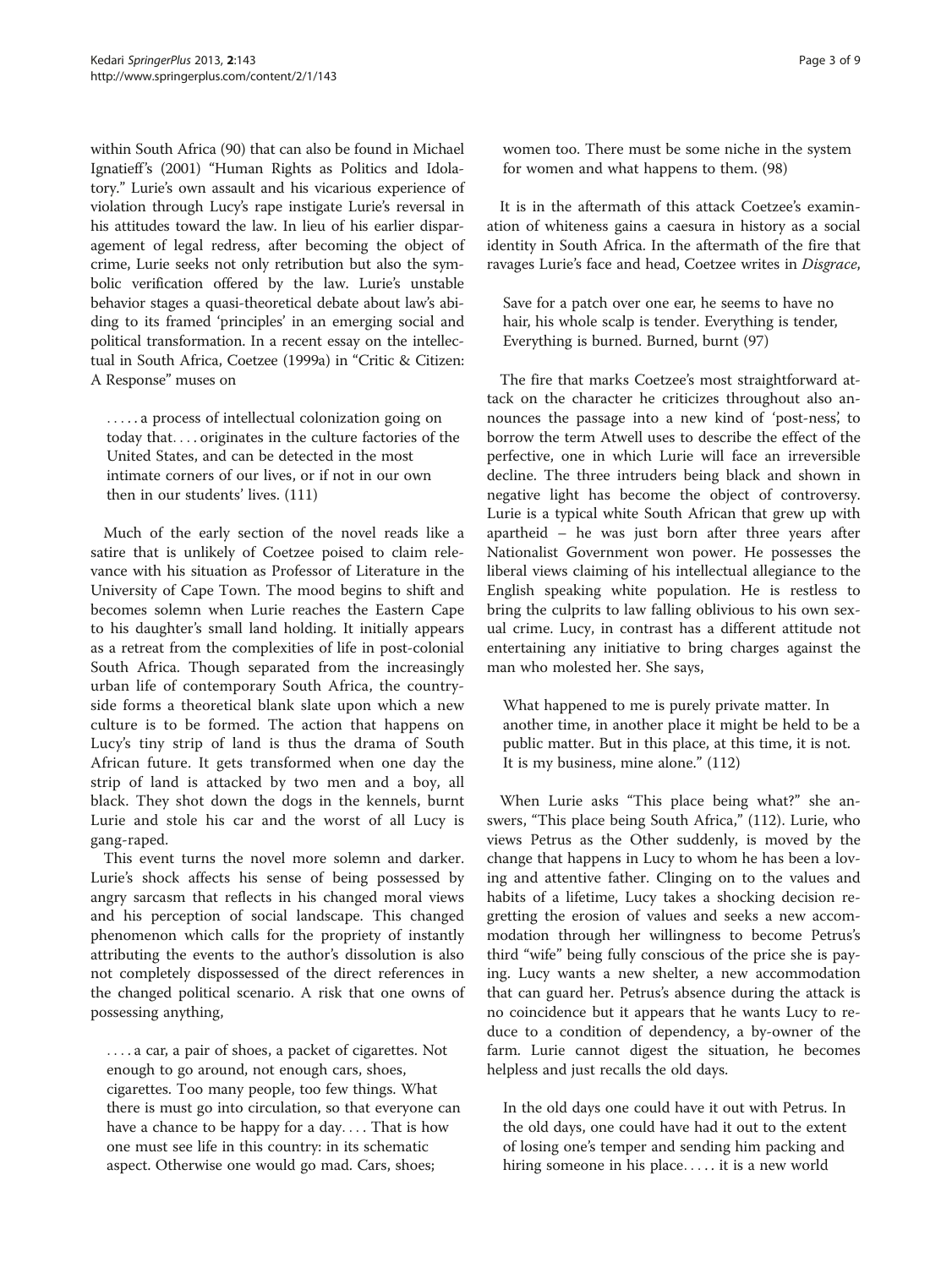they live in, he and Lucy and Petrus. Petrus know it, and he knows it, and Petrus Knows that he knows it.  $(116–17)$ 

Lurie's dissolution with the contemporary political order becomes perceptible in the aftermath of the apartheid. The question of race getting faded away by the dynamics of human relations is so inconsistent and unreliable. Strange to the political triggers of South Africa, the changed times do not reflect the huge strides of technological advancement of the new era but portrays the dark story sliding into fathomless atavism. Lurie, in the grip of inability to control the situation treats the attack as inevitable, the result of a deterministic historical process over which individual human beings can possess no control. Even though the post-historical mood that Coetzee utilizes negates such a sense of history right from the beginning, Lucy thinking of the bad memory tells,

It was so personal. It was done with such personal hatred... . . why did they hate me so? I had never set eyes on them. (156)

The question which seems unrhetorical ably finds a response in Lurie, as he muses,

It was history speaking through them... . A history of wrong. Think of it that way, if it helps. It may have seemed personal, but it wasn't, It came down from ancestors. (156)

Lurie is struck by the violence unleashed with so much of disgusting hatred. He cannot simply justify that history revisits with retaliating vengeance, an outcome of European colonialism in Africa. The attack redefines the white identity and also reaffirms Lurie's viewing his African counterparts as essentially barbaric. He is hapless as he assumes himself to be in a savagious place haunted by bloody cannibals besieging his fortunes. He says,

... . Italian and French will not save him here in darkest Africa. He is helpless, an Aunt Sally, a figure from a cartoon, a missionary in cassock and topi waiting with clasped hands and up cast eyes while the savages jaw away in their own lingo preparatory to plunging him into their boiling cauldron. Mission work: what has it left behind, that huge enterprise of upliftment? Nothing that he can see. (95)

Lurie's discontent becomes explicit as he views South Africa still in colonial terms of being "dark" at the instance of the weight of the tragic occurrences, bringing out the dormant feelings of racism. The change for Lurie is intangible as he is bogged down by the stepping up of violence and his perplexity at the religious zeal of the missionaries drawing bland blankness of emotional transformations. Lurie suspects Petrus as an accomplice in crime to evacuate Lucy from the land she owns. To realize this plan he resorts to the endemic violence characteristic of South Africa, a resort to the genre of tribal foundations of African life. This proves that Petrus and his Xhosa maneuverings cannot escape Lurie's intellectual control.

Lucy counters her father's colonial pre-occupations and typical presumptuous since she cannot alienate herself from South African ethos. Regardless of Lucy's destiny intertwined with South Africa's future, Lurie plans of going back to Europe asking her daughter for her consent. He pleads,

Close down the kennels. Do it at once. Lock up the house, pay Petrus to guard it. Take a break for six months or a year until things have improved in this country. (157)

The emotional distance of being a South African is perceptible in Lurie which stands no case for Lucy as she denies,

Thank you for the offer, but it won't work. There is nothing you can suggest that I haven't been through a hundred times myself. (157)

Lucy is firm in staying back and she never estranged herself from the identity of being a white and a South African. This commingling of identities points to her ably negotiating the post-apartheid, post-colonial and post-historical power structures which to Lurie's viewpoint stand absurd and abstruse. The fissure between the father and the daughter deepens at Lucy's resolution to bear the pregnancy and her wishful submission as wife to Petrus in which she devoutly aspire her security. Lucy tells her father

Petrus is not offering me a church wedding followed by a honeymoon on the wild coast. He is offering an alliance, a deal. I contribute the land, in return for which I am allowed to creep under his wing. Otherwise, he wants to remind me. I am without protection, I am fair game. (203)

The narrator drops back in silence to make Lurie's hopelessness more concrete and responds again with disgusting unease.

More and more she has begun to look like one of those women who shuffle around the corridors of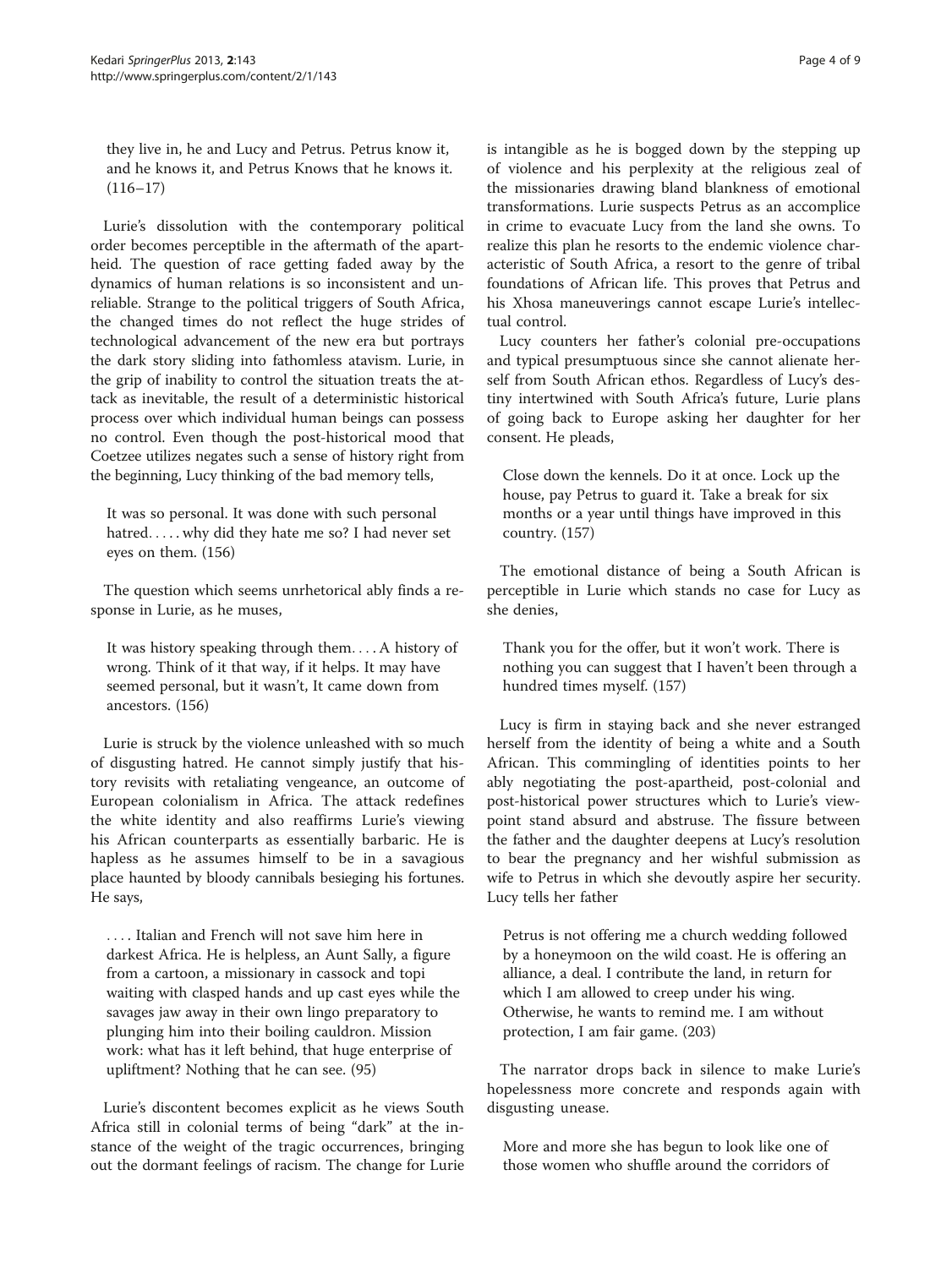nursing homes whispering to themselves. Why should Petrus bother to negotiate? She cannot last: leave her alone and in due course she will fall like rotten fruit. (203)

Lucy resolving to marry Petrus shows the drastic assimilative moves of the power structures of South Africa whose identity is no longer immune to the racial code but sheerly exists in a state of true hybridity alongside a plethora of post-apartheid identities.

The utterances of Romanticism by J.M. Coetzee are really intriguing and engaging since they point to deeper implications of their presence in the text. Jane Taylor ([1999](#page-8-0)) in "The Impossibility of Ethical Action" refers to "the European Enlightenment's legacy of the autonomy of the individual" (25), a renowned model of philosophical sympathy. The location of these passages refer to Lurie's academic interests characteristic of his undeniable white colonialist perspective but unpresumptuous of Coetzee's literary project of juxtaposing two famous yet explicitly antagonistic Romantic poets. There are criticisms which adopt anti-Eurocentrism adopting a contradictory stance to David Lurie's Romantic preoccupations. The Ethical and political ramifications of early half of nineteenth century Romanticism cannot just be relegated to mere sophisticated metropolitanism. The South African context is attributed the ideal parallels steamed out by Romanticism throwing challenges at the conventional odds and conservative pretexts, characteristic of the troubled decodes of early 19th century Europe. Romanticism contested the much prompted atomistic tendencies augmented by industrial revolution with its coincidental destruction of the planet, the revival of humaneness is once again given a fresh lease by Coetzee allowing the growth of empathy and being sensitive to the needs of both humans and animals. Despite Lurie's bearings suggesting his lack of psychological and emotional involvement, it is intriguingly uncertain as to which aspects are vehemently deplored by Wordsworth and Byron.

These Romantic factors draw attention of many well known critics. Michael Marais ([20001\)](#page-7-0) in "Very Morbid Phenomena: Liberal Punk, the Lucy-Syndrome and J.M. Coetzee's Disgrace," talks of Coetzee's "respect for the otherness of other beings," a pertinent Wordsworthian concern (38). The Hegelian interest of "the relation of dominance and subservience" (33) is markedly present in Marias critique which further throws light on the narrative being "determined by a tension between desire and responsibility" (174), the imposing preoccupations of the Romantics. Coetzee brings the two contrasting poets together from the High Romantic period negotiating the difficulties underlying human relations of the contemporary world.

Coetzee deftly handles the Romantic interventions of Wordsworth and Byron that spell out dichotomies that affect the structure of the novel. The novel, Disgrace opens up in Cape Town and moves to a farm near Salem, a shift from the urban to the rural. The atmosphere also bears this transformation from the "brisk winter air" (11) "to spring" (196), and finally "the summer season of blooming" (216). Lurie studies Western Romanticism on which he has written three books: one on the "Genesis of Mephistopheles" (via Boito's Faust), one on "Vision as Eros," the third on "Wordsworth and the Burden of the Past" (4). Devil plays the centre of all these tracts. Satan, a symbol of fallenness, venomous seduction, danger and corruption but also of change growth and spirituality stands as a totem to David Lurie's sexual temperament is described as "lengthy, absorbed, but rather abstract, rather dry, even at its hottest" (3). Lurie plans of writing an opulent Gluck-like opera, Byron in Italy, which suggests Romantic eroticism through notorious seduction. The novel's shift in the setting from urban to the rural connotes the overturning influence of French Revolution with the rural taking control of the urban. This urban–rural contest is analogous with the supposedly simple Wordsworth and sophisticated Byron, which complement the novel's fabric.

Lurie is concerned with his waning sexual passion and his inconsequential interrogation of Melanie is deeply a Byronic concern. Byron created works like Cain, Mazeppa, Don Juan the heroes of which are autobiographically revealing. He, with all his stand alone characteristic features of being libertine, and a rebellious satirist is summed up as a caricature and who in the words Caroline Lamb is "mad, bad and dangerous to know" (77) which Lucy borrows to describe her father. Sexual passion is too important to Byron which is not the case with father. Lurie busies himself with Byron's Letters of 1820 which depict the fleeting nature of passion and its concomitant tragedy. Lurie reading the great lyric of 1817 elicits "The end of roving. Though the heart be still as loving and the moon be still as bright. Who would have thought it would come to an end so soon and so suddenly." (120) Passion forms a stately subject in Byron, a creative and a destructive force.

Byron's self exile is related to 'disgrace' as Lurie informs the students, "... . notoriety and scandal affected not only Byron's life but the way in which his poems were received by the public" (31). Wordsworth draws analogy with 'grace' the word repetitively occurs in his poems. Disgrace draws from the poems of Wordsworth the two female characters, Lucy and Teresa whose actions and bearings form a vital part of the novel's meaning. Lurie strikes conversation with Melanie about Wordsworth being one of his masters and feels assured "for as long as he can remember the harmonies of The Prelude have echoed within him" (15). Lurie quotes from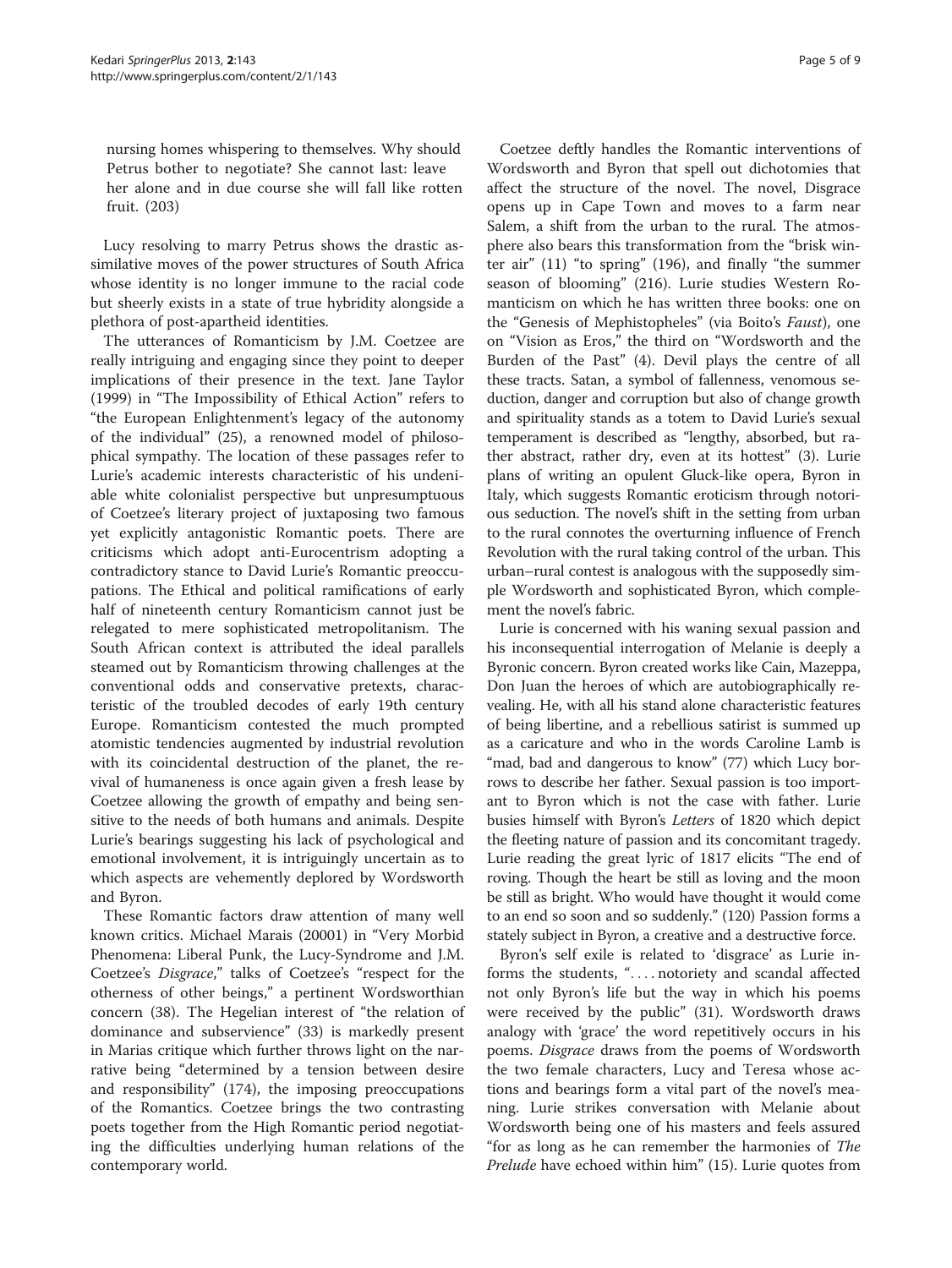The Prelude of Wordsworth contrasting two ways of seeing, seeing *literally* with the eye, and seeing imaginatively. Lurie, through an instrumental use of Wordsworth's text to convey "covert intimacies" (23) makes advances to Melanie with an utter disregard to his master's poem. Coetzee draws closer to Wordsworth at the end of chapter Five:

William Wordsworth (1770 – 1850), nature-poet. David Lurie (1945 - ?), commentator upon, and disgraced disciple of, William Wordsworth. Blest be the infant babe. No outcast he. Blest be the Babe." (46)

Surpassing the empathy that the poet expresses to both animate and inanimate nature is the unbound moral sense that the babe cultivates in responding to the other. It is same identity that Coetzee relies on, at the instance of the dogs, Bev Shaw and Pollux, the difficult path that Lurie is endorsed with effecting an ironic closure to Chapter Five. Lucy might have been named by Lurie after Wordsworth's Lucy since Lurie keeps his master in the priority of things. The Lucy poems of Wordsworth exclusively touch upon a strange combination of the simplicity of expression and the ambiguity of meaning dealing with issues of Otherness, change and death. Lucy dwells unassumingly as Wordsworthian Lucy in her solitary farm

'And you? Is this what you want in life? He waves a hand toward the garden, toward the house with sunlight glinting from its roof. 'It will do', replies Lucy quietly. (70)

The imagery of Wordsworth reverberates in Lurie's dealings as the narrative progresses. Lucy telling her edited version to the police about the incident concealing "Lucy's secret; his disgrace," (109). Her partly-true narration omitting her secret rises from her sense of existing with grace, on the other hand Lurie meeting Mr. Issacs speaks of the disgrace befallen to stay with him for long. Lurie is changing, he is "losing himself by day" (121). He initially sees this as negative, "this is not what he came for......If he came for anything, it was to gather himself, gather his forces" (121). Later Lurie realizes that even "if he loses himself [he can] be there," at least imaginatively (160). More than his losing himself, Lurie is more concerned about Lucy's growing inconceivable. He takes her "living in the shadow of the attack... . .a darker person altogether" (124). This inconceivability, paradoxical nature, and enigmatic disposition have in fact been the essential genres of Wordsworth's Lucy. Lurie always looks up to his daughter guiding him which has already been happening rather than the reverse. Lurie is not so inventive in comprehending the

determination and the intricacy of Lucy's resolve to stay in the small landholding. He reveals to Issacs "He loves his daughter, but there are times when he wishes she were a simple being: simpler and neater" (170).

Returning to Salem Lurie finds Lucy re-energized. She challenges him to rethink her position in his hierarchy

You behave as if everything I do is part of the story of your life. You are the main character, I am a minor character who doesn't make an appearance until halfway through. Well, contrary to what you think, people are not divided into major and minor. I am not minor. I have a life of my own, just as important to me as yours is to you, and in my life I am the one who makes the decisions. (198)

Through Lurie, Lucy's farm house gets a panoramic view as he takes a stance from the hill crest. He watches her as "she bends over, clipping or pruning or tying" (217). This description brings to mind of the famous lines of "The Solitary Reaper." Lurie develops a vision for the future. "When he is dead she will, with luck, still be here doing her ordinary tasks among the flowerbeds" (217) which informs Lurie's inimitable acceptance of Lucy's chosen life. Lurie finds his lack of insight ".... he has never had much of an eye for rural life, despite all his reading in Wordsworth" (218). At last Lurie recognizes Wordsworthian inner eye of imagination as a moral force reinforcing him to give up the dog that he has begun to love, "Are you giving him up?" "Yes, I am giving him up" (220).

Like other novels of Coetzee, Disgrace has the allegorical finesse that indicates the black characters unempathetic to their endorsed individual tragedies. The novel downplays this discord as just the mechanistic response that ignores the novel's protean dimensions. The novel bounds the pathetic conditions of animals and it becomes intense as Lurie reaches his rural farm where Lucy keeps the dogs for their owners. All these are watch-dogs betokening the conditions in new South Africa about the general state of anxiety about crime. Lurie at first is disturbed by their relentless barking, but he strikes affinity with Katy, a dispossessed bull dog and he likens the dog to the widowed and loverless Teresa Guiccoli. Unguarded of the over-possessing feelings, Lurie falls asleep in Katy's cage that draws similarity with his sexual reliefs with various women. Lurie acquaints with Bev Shaw, who runs an animal clinic the enterprise of which initially disregards the job. Lurie against this initial reaction offers to help Bev Shaw in her work "feeding, cleaning, mopping up" (142). The changed man cannot see the two sheep tethered in Petrus's barren farm as he moves them to the grass patches. The change seems unpresumed with Lurie prioritizing the animal lot. His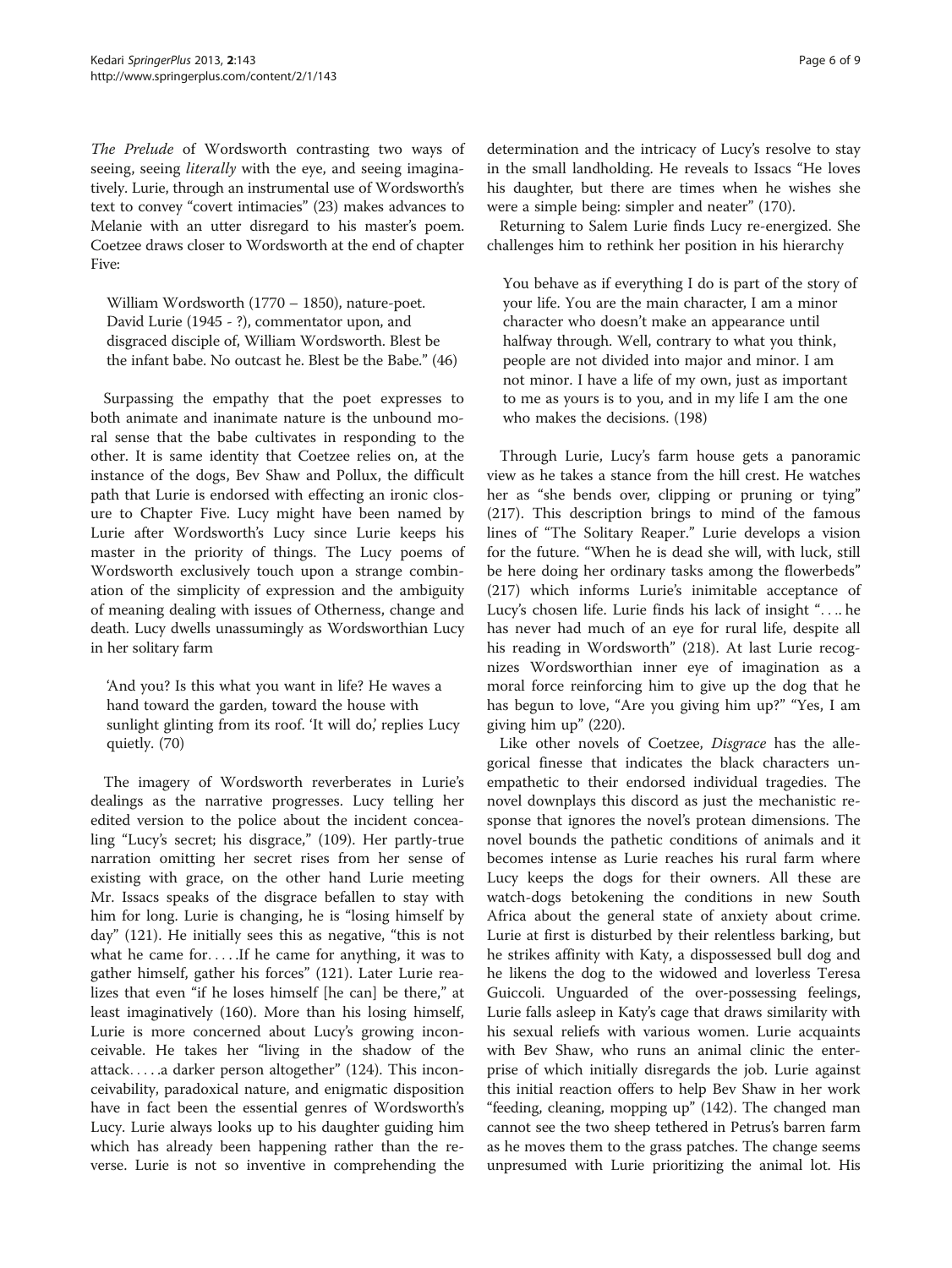attachment is neither emotional nor unrelenting like the argumentative activist of animal rights. Lurie's post-Cape Town saga is spent in animal pens reckoning moments of Lucy's pregnancy and occasionally striking the notes of Teresa's banjo. As is Coetzee's vogue not to interfere with his authorial voice to reflect on social events effecting political clout, Lurie's predicament cannot be taken as his being reclusive to new South African scenario. A novel abiding by the demands of time and place negotiating complex issues of divergent genre draws to an unassuming close landing in an irresolute terrain.

The unassuming close of the novel is not bereft of seriousness, commitment and responsibility as it offers claims for reassurance and utopian moments of social harmony. By way of braiding the narrative with operatic musing and pathetic reflections on animals, Coetzee appears to provide appropriate solutions through giving a call for the production of art and the affirmation of animal lives. Lurie has no illusions about his odd and ludicrous work. He says,

It would have been nice to be returned triumphant to society as the author of an eccentric little chamber opera. But that will not be. (214)

Deeply engrossed in ethical issues that preoccupy his work, desire troubles the narrative readability complementing the philosophical and moral universe of the text in ambivalence. Desire broadens the reach of the ethical by throwing it back onto materiality, reprojecting the space of the body in a phantasmatic light, as both familiar and strange. By these means, it can thus be abstracted from Jacques Derrida's ([1994\)](#page-7-0) work Specters of Marx: The State of the Debt, the Work of Mourning, and The New International that desire works as both a reflection of and conduit for "the most intimate stranger... . the other within, "whose power inscribes the beyond in the inside, in the essence of the living" (106, 141). In love with the "living body," desire also wages war against "whatever is not the body but belongs to it, comes back to it: prosthesis and delegation, repetition, differance (141). Coetzee plays upon the foundering of the intellect and the random abundance of grace depending intimately on the body. The same gets echoed in *Elizabeth* Costello reiterating Coetzee's profound wish for divine and human conjunction. In the chapter "Eros," the aging novelist meditates on the myth of Eros and Psyche. "What intrigues her is less the metaphysics than the mechanics, the practicalities of congress across a gap in being" (184). Such prodigal eroticizing of the immortal body, Costello shapes desire as a vehicle for spiritual yearning. She asks: "Can we be one with a god profoundly enough to apprehend to get a sense of a god's being? (189–90)

Coetzee places the protagonist in an experiential role as he becomes the perpetrator of a rape and engulfed by desperation at the rape of his daughter by the assailants. The writer introduces him to the abject sorrow of being the recipient of crime. This sympathetic imagination bestows on Lurie an empathy for the animals which by the end of the novel develops in him the ability of imaginatively identifying with animals. The novel even in its end continues to manifest subtle shifts in Lurie revealing that he is no longer oblivious to others. He decides not to sleep with prostitutes and to continue working at an animal shelter. The ending focuses on Lurie's decision to euthanize a dog that dearly loves him. The narrative suggests not just the imaginative experience of Lurie but an image of self-sacrifice that informs Coetzee's conception of the imagination. Lurie is "bearing him in his arms like a lamb" and states "I am giving him up" (220). Isidore Diala ([2001](#page-7-0)) in "Nadine Gordimer, J.M. Coetzee and Andre Brink: Guilt, Expiation and the Reconciliation Process in Post-Apartheid South Africa," states "charity and artistic creativity are, of course, in themselves sacrificial and are traditionally regarded as acts of redemption" (58). Elleke Boehmer in [\(2002](#page-7-0)) "Not Saying Sorry. Not Speaking Pain: Gender Implications in Disgrace" agrees "The surrender of self through empathy is a state which Lurie in time comes to achieve" (346). Coetzee furnishes Disgrace with the texture of anti-Bildungsroman, a novel that manifests the dispossession rather than the consolidation of the protagonist's self. In the process, ethical shift becomes perceptible from Lurie's assertion his "rights of desire" (52) and describing himself as "Servant of Eros" (88) undergoes a change which finds him in the service of other beings and attending to the daily chores which are unpresumptuous

This is not what he came for – to be stuck in the back of beyond, warding off demons, nursing his daughter, attending to a dying enterprise. If he came for anything, it was to gather himself, gather his forces. Here he is losing himself day by day. (121)

Pamela Cooper [\(2005\)](#page-7-0) in "Metamorphosis and Sexuality: Reading the Strange Passions of Disgrace," asserts that

... . Body becomes the site of an aesthetic tradition defunct yet tenacious, and of an erotic- of romanticized domination/submission – outdated but clamorous. (31)

Sexuality strikes consonance both with the language of romantic presence and with the hole in the text both empty and pregnant with immense meaning. Lucy Lurie fills this space while engendering its emptiness. Lucy is projected as a lesbian family alone in the absence of her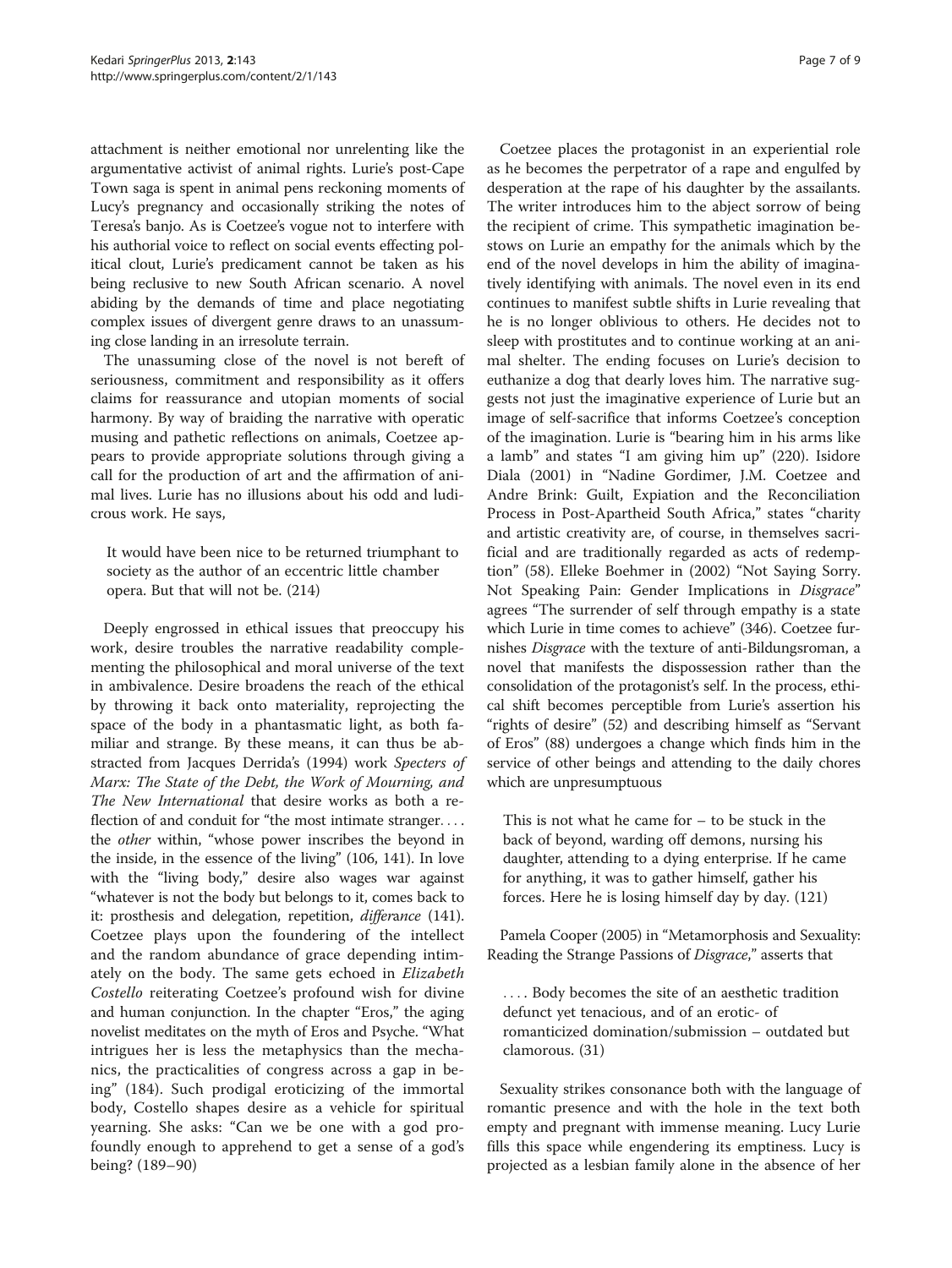<span id="page-7-0"></span>lover (variously named Helen and Grace). The unexpected violence visited upon her creates grievous ripples in her life. The non-phallic sexuality that Lucy chooses is threatened and is "usurped upon," the phrase Lurie uses in Disgrace (22). Lucy is deliberately drawn back into the phallic system where in she consents to marry her "neighbor," the aspiring land owner Petrus, who symbolizes the patriarchal forces gaining power in post-Apartheid South African society. Lucy is thus abducted from the non-phallic radical sexuality into a neo-masculanist patriarchal society.

Lucy's conceals from her father what has happened during the attack as he wants to know in full about the incident and is intent on to control the interpretation. Lucy's refusal brings to light Gayatri Spivak Chakraborthy's (1991) argument in "Theory in the Margin: Coetzee's Foe Reading Defoe's Crusoe/Roxana," When there are holes in the narrator's story, however, it highlights the "fact' of "mut(e)ilation" (164). Spivak suggests that the subaltern presence may be powerfully grafted in the gaps and omissions of the text.

Rosemary Sorensen in the review of Disgrace puts it that the novel in no way provides easy solutions to "the ethical minefield of South Africa" (7). In "Interview" with David Atwell published in Doubling the Point: Essays and Interviews, Coetzee referring to the tension between politics and ethics in his fiction says "I think you will find the contest of interpretations I have sketched here – the political versus the ethical – played out again and again in my novels" (338). Though the interview dates back, Coetzee's affirmation still holds good. Disgrace has all the features that resonate Coetzee's strikingly negotiating historical surprises. The Writer assumes the responsibility of interrupting the arbitrariness and absoluteness infinitely and these endeavours are fundamentally ateleological. Hence, the new political order of South Africa is also questioned, given the ethical responsibility of Coetzee to continue his interruptive engagement with political totalities in the present. Salman Rushdie ([2000](#page-8-0)) in "Light on Coetzee" suggests that the novelist colludes in David's selfjustification sot that the novel "merely become(s) a part of the darkness it describes" (2000:7), though Coetzee is always alert to the possibility of novelistic complicity. In his endorsement of guilt by focusing elsewhere Mike Marais (2000b) in "The Possibility of Ethicla Action: J.M. Coetzee's Disgrace" points out that it is not Coetzee but David Lurie who is "implicated in the instrumentalizing logic which defines relations" in South Africa, so that he is "party to that which he condemns" (58).

Michael Marais (2000a) in the concluding lines of "'Little Enough, Less than Little: Nothing:' Ethics, Engagement and Change in the Fiction of J.M. Coetzee," tags the writer's ethical responsibility for the other, puts it:

After all, the form of engagement in which it results is affective and cannot engage the world of action in terms of action. The paradox, of course, is that, from an ethical perspective, such as obligation is nothing less than infinite. (2000:180).

### Works consulted

Attridge D (2004) J.M. Coetzee and the Ethics of Reading: Literature in the Event. University of Chicago Press, Chicago

Attridge D (Fall 2000) Age of bronze, State of Grace. Music and Dogs in Coetzee's Disgrace. Novel: A Forum on Fiction

Atwell D (2001) Coetzee and post-apartheid South Africa. J South Afr Stud 27(4):865–867

Coetzee JM (1990) Age of Iron. Secker & Warburg, London

Coetzee JM, Costello E (2003) Eight Lessons. Secker & Warburg, London

Kossew S (2003) The Politics of Shame and Redemption in J.M. Coetzee's Disgrace. Res Afr Lit 34(2):155–162

Sorensen R (11<sup>th</sup> Sept. 1999) Review of Disgrace, 11th edn. Brisbane Courier-Mail: p. 7

van Gallagher Zanten S (2002) Truth and reconciliation. The Confessional Mode in South African Literature, NH: Heineman, Portsmouth

#### Competing interests

The author declares that there are no competing interests.

#### Acknowledgements

The author acknowledges the profundity of research done on J.M. Coetzee which supplied insights for writing this article.

Received: 13 October 2012 Accepted: 22 February 2013 Published: 4 April 2013

#### Works cited

- Coetzee JM (1999a) Critic and Citizen: A Response. Pretexts 9(1):109–111, A Response to essay Critic and Citizen Andre du Toit which discusses the intellectual transformation and academic freedom
- Coetzee JM (1999b) Disgrace. Secker & Warburg, London
- Cooper P (2005) Metamorphosis and sexuality: reading the strange passions of disgrace. Res Afr Lit 36(4):22–39
- Derrida J (1994) Specters of Marx: The State of the Debt, the Work of Mourning. The New International (trans: Peggy Kamuf) Routledge, New York
- Diala I, Nadine G, Coetzee JM, Andre B (2001) Guilt, Expiation, and the Reconciliation Process in Post-apartheid South Africa. J Mod Lit 25(2):50–68
- Elleke B (2002) Not saying sorry, Not Speaking Pain: Gender Implications in Disgrace. Interventions 4(3):342–<sup>351</sup>

Gayatri Chakravorty S (1991) Theory in the Margin: Coetzee's Foe Reading Defoe's Crusoe/Roxana. In: Arac J, Johnson B (eds) Consequences of Theory. John Hopkins University Press, Baltimore, pp 154–180

Ignatieff M (2001) Human rights as Politics and Idolatry. Princeton, Princeton UP Marais M (2000a) Little Enough, Less than Little Nothing: Ethics, Engagement and

Change. Modern Fiction Studies 46(1):159–182 Marais M (2000b) The Possibility of Ethicla Action: J.M. Coetzee's Disgrace.

Scrutiny 2 5(1):57–63 Marais M (2001) Very morbid phenomena: 'liberal funk,' the 'Lucy syndrome,' and J.M. Coetzee's disgrace. Scrutiny 2 6.1:32–38